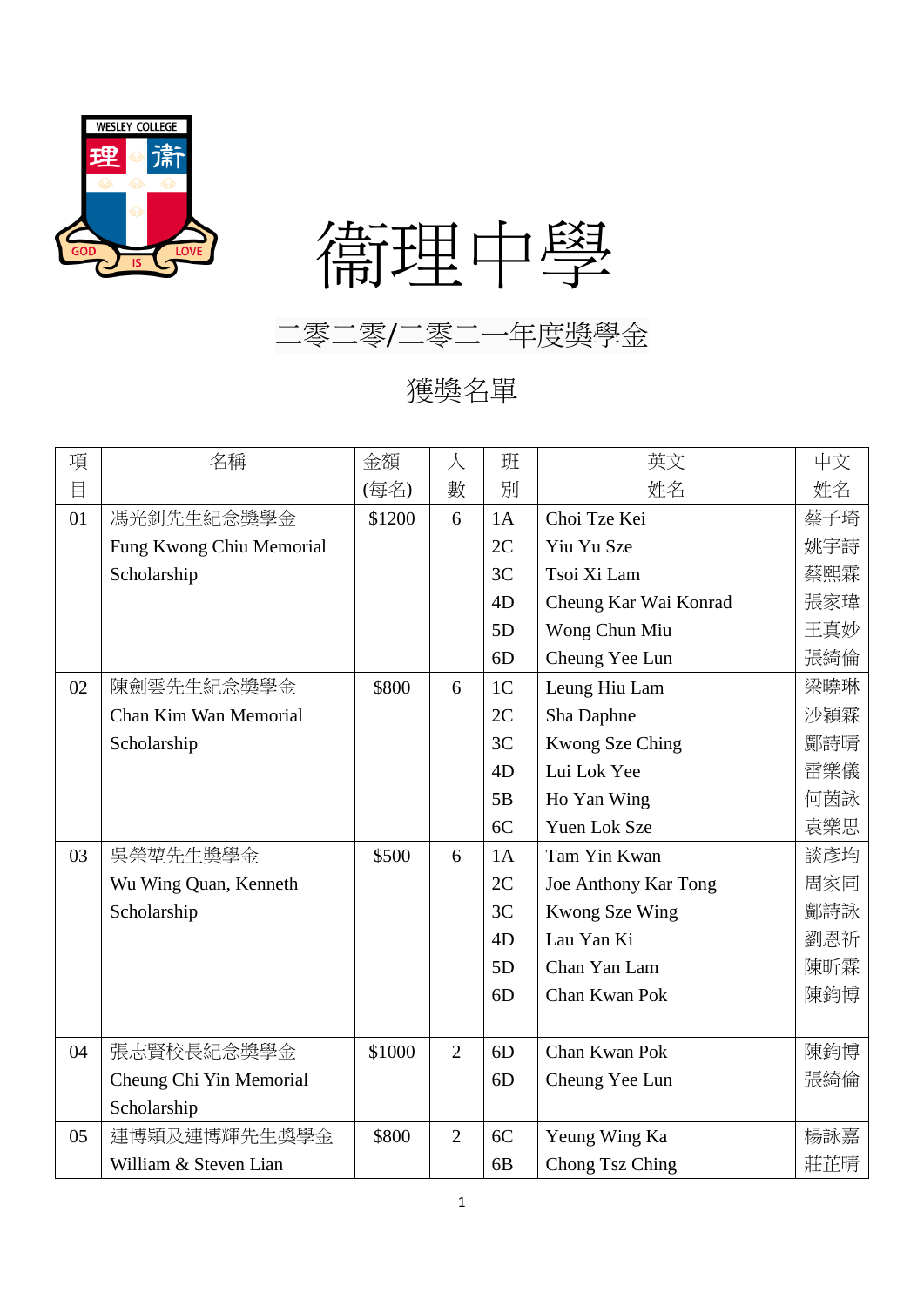|    | Scholarship                   |        |              |                |                       |     |
|----|-------------------------------|--------|--------------|----------------|-----------------------|-----|
| 06 | 吳藻軒先生紀念獎學金                    | \$400  | 10           | 6A             | Yeung Yan Yat         | 楊恩溢 |
|    | Wu Jo Hin Memorial            |        |              |                | Wong Ngai Yin         | 黃毅賢 |
|    | Scholarship                   |        |              | 6D             | Wong Pui Ying, Alissa | 黃沛盈 |
|    |                               |        |              | 6A             | Yip Pak Ki            | 葉柏琪 |
|    |                               |        |              | 6D             | Sze Siu Wai           | 施筱蔚 |
|    |                               |        |              | 6A             | Yeung Hiu Fung        | 楊曉峰 |
|    |                               |        |              | 6D             | Lau Wai Ting          | 劉鍏廷 |
|    |                               |        |              | 6 <sub>B</sub> | Yau Wan Si            | 邱韻鍶 |
|    |                               |        |              | 6 <sub>B</sub> | Lee Chun Long         | 李俊朗 |
|    |                               |        |              | 6D             | Wan Hiu Yan, Grace    | 溫曉恩 |
|    |                               |        |              | 6 <sub>B</sub> |                       |     |
| 07 | 何建偉先生學業進步生獎學                  | \$400  | 10           | 1B             | Wong Yin Wai          | 黃賢瑋 |
|    | 金                             |        |              | 1 <sup>C</sup> | Au Yat Hei            | 區日希 |
|    | Ho Kin Wai Scholarship for    |        |              | 2C             | Wong Pak Kiu          | 黃栢翹 |
|    | Significant Improvement in    |        |              | 2B             | Hui Man Fun           | 許文寬 |
|    | Academic Performance          |        |              | 3C             | Cheung Sau Ming       | 張修銘 |
|    |                               |        |              | 3B             | Chan Hiu Fung Anson   | 陳曉鋒 |
|    |                               |        |              | 4C             | Pang Ho Ching         | 彭皓正 |
|    |                               |        |              | 4B             | Lo Chun Yin           | 羅隽彥 |
|    |                               |        |              | 5D             | Lam Man Kong          | 林萬剛 |
|    |                               |        |              | 5D             | Wong Pui Hei          | 王培熙 |
| 08 | 胡王素菊女士紀念獎學金(通                 | \$1000 | $\mathbf{1}$ | 6 <sub>B</sub> | Yau Wan Si            | 邱韻鍶 |
|    | 識科)                           |        |              |                |                       |     |
|    | Woo Wang Su Chu Memorial      |        |              |                |                       |     |
|    | Scholarship                   |        |              |                |                       |     |
| 09 | 容浩翔校友獎學金(數學科)                 | \$1000 | $\mathbf{1}$ | 6D             | Cheung Yee Lun        | 張綺倫 |
|    | Yung Ho Cheung Eric           |        |              |                |                       |     |
|    | Scholarship for Graduate with |        |              |                |                       |     |
|    | Outstanding Performance in    |        |              |                |                       |     |
|    | <b>Mathematics</b>            |        |              |                |                       |     |
| 10 | 北角衞理堂獎學金(英文科)                 | \$1000 | $\mathbf{1}$ | 6A             | Wong Pui Ying, Alissa |     |
|    | The Methodist Church (North   |        |              |                |                       |     |
|    | Point) Scholarship            |        |              |                |                       |     |
| 11 | 數學科卓越獎學金                      | \$500  | 5            | 1B             | Lee Tsz Long          | 李子朗 |
|    | Academic                      |        |              | 2C             | Joe Anthony Kar Tong  | 周家同 |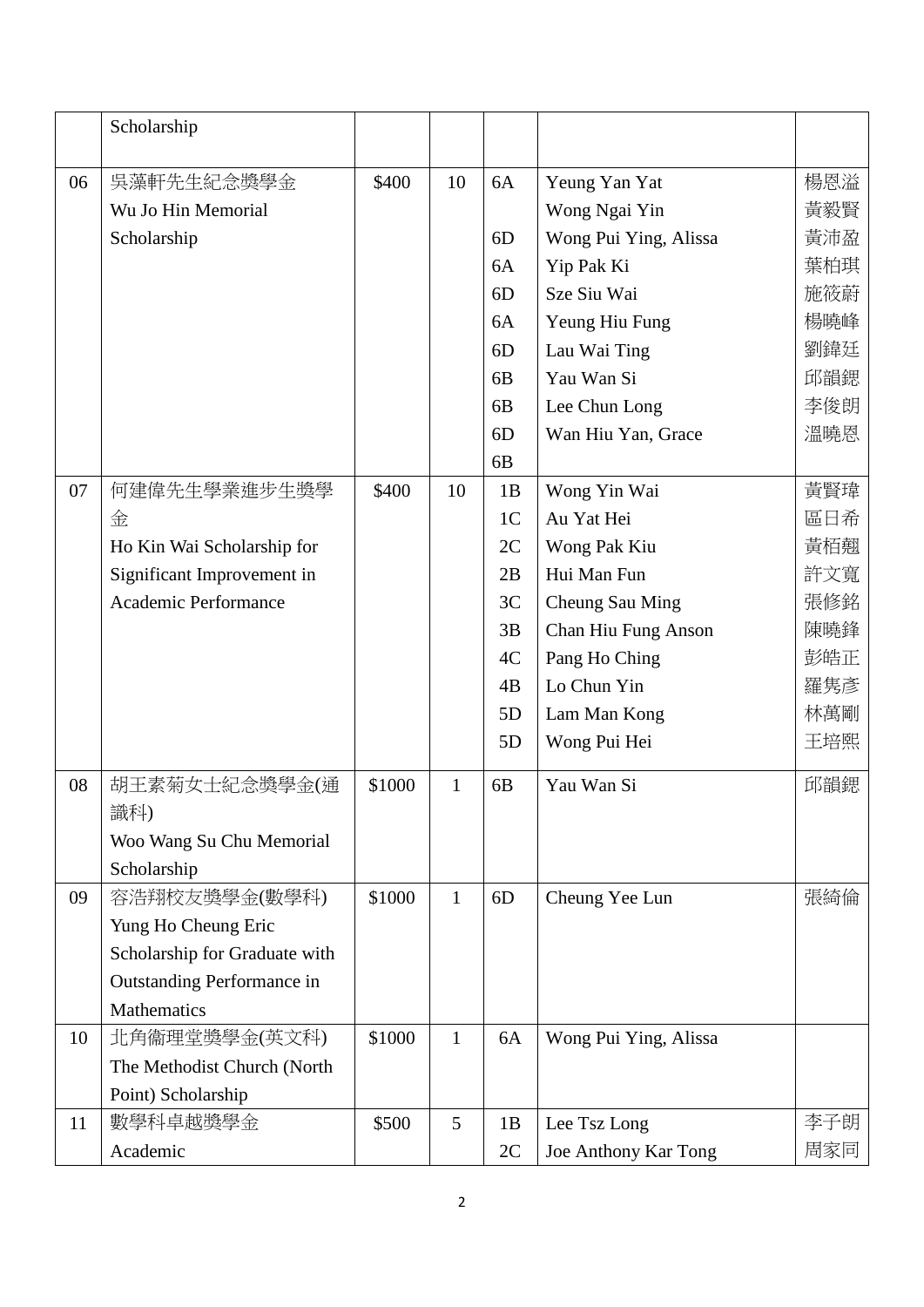|    | Scholarship(Mathematics)       |       |                | 3C             | Tsoi Xi Lam             | 蔡熙霖    |
|----|--------------------------------|-------|----------------|----------------|-------------------------|--------|
|    |                                |       |                | 4 <sub>D</sub> | Lui Lok Yee             | 雷樂儀    |
|    |                                |       |                | 5D             | Chan Yan Lam            | 陳昕霖    |
| 12 | 中文科卓越獎學金                       | \$500 | 5              | 1A             | Choi Tze Kei            | 蔡子琦    |
|    | Academic                       |       |                | 2C             | Yiu Yu Sze              | 姚宇詩    |
|    | Scholarship(Chinese)           |       |                | 3C             | Kwong Sze Wing          | 鄺詩詠    |
|    |                                |       |                | 4B             | Wong Tsz Yan            | 王紫銦    |
|    |                                |       |                | 5A             | Huang Kai Wai           | 黃<br>慧 |
| 13 | 容浩翔校友英文科卓越獎學                   | \$500 | 5              | 1 <sub>C</sub> | Raven Luke Paul         | 雷文樂    |
|    | 金                              |       |                | 2C             | Yiu Yu Sze              | 姚宇詩    |
|    |                                |       |                | 3C             | Wong Sze Ching          | 黃詩晴    |
|    |                                |       |                | 4D             | Cheung Kar Wai Konrad   | 張家瑋    |
|    |                                |       |                | 5D             | Leung Ho Lam            | 梁灝霖    |
| 14 | 曹潤斌先生數學傑出獎學金                   | \$500 | $\mathbf{1}$   | 2C             | Joe Anthony Kar Tong    | 周家同    |
|    | Tsao Jin Ping Scholarship for  |       |                |                |                         |        |
|    | Outstanding Performance in     |       |                |                |                         |        |
|    | Mathematics (Junior)           |       |                |                |                         |        |
| 15 | 謝寶龍校友中文傑出獎學金                   | \$500 | $\mathbf{1}$   | 5C             | Wong Yim                | 黃<br>艷 |
|    | Tse Bo Long Scholarship for    |       |                |                |                         |        |
|    | Outstanding Performance in     |       |                |                |                         |        |
|    | Chinese                        |       |                |                |                         |        |
|    |                                |       |                |                |                         |        |
|    |                                |       |                |                |                         |        |
| 16 | 謝寶龍校友英文傑出獎學金                   | \$500 | $\overline{2}$ | 2C             | Ip Hoi Laam             | 葉愷嵐    |
|    | Tse Bo Long Scholarship for    |       |                | 4B             | Wong Yuet Yi            | 黃悅宜    |
|    | Outstanding Performance in     |       |                |                |                         |        |
|    | English                        |       |                |                |                         |        |
|    |                                |       |                |                |                         |        |
|    |                                |       |                |                |                         |        |
| 17 | 周錦媚女士宗教科獎學金                    | \$500 | $\overline{3}$ | 1D             | Chiu Matthias           | 趙崇哲    |
|    | Chow Kam Mei Scholarship       |       |                | 2C             | Ip Hoi Laam             | 葉愷嵐    |
|    | for Outstanding Performance    |       |                | 3C             | Wong Wing Shan          | 黃穎珊    |
|    | in Religion Education (Junior) |       |                |                |                         |        |
| 18 | 黃家燦校董獎學金(學科進步)                 | \$300 | 9              | 1 <sub>C</sub> | Cheung Hong Ching       | 張康晴    |
|    | Wong Ka Chan Warren            |       |                | 1D             | Ko Japheth              | 高樂賢    |
|    | Scholarship for Significant    |       |                | 1D             | Leung Tin Sing Nicholas | 梁天醒    |
|    | Improvement in Academic        |       |                | 2B             | Chan Ka Yu              | 陳加愉    |
|    | Performance                    |       |                | 2B             | Tang Kei Yuk            | 湯淇旭    |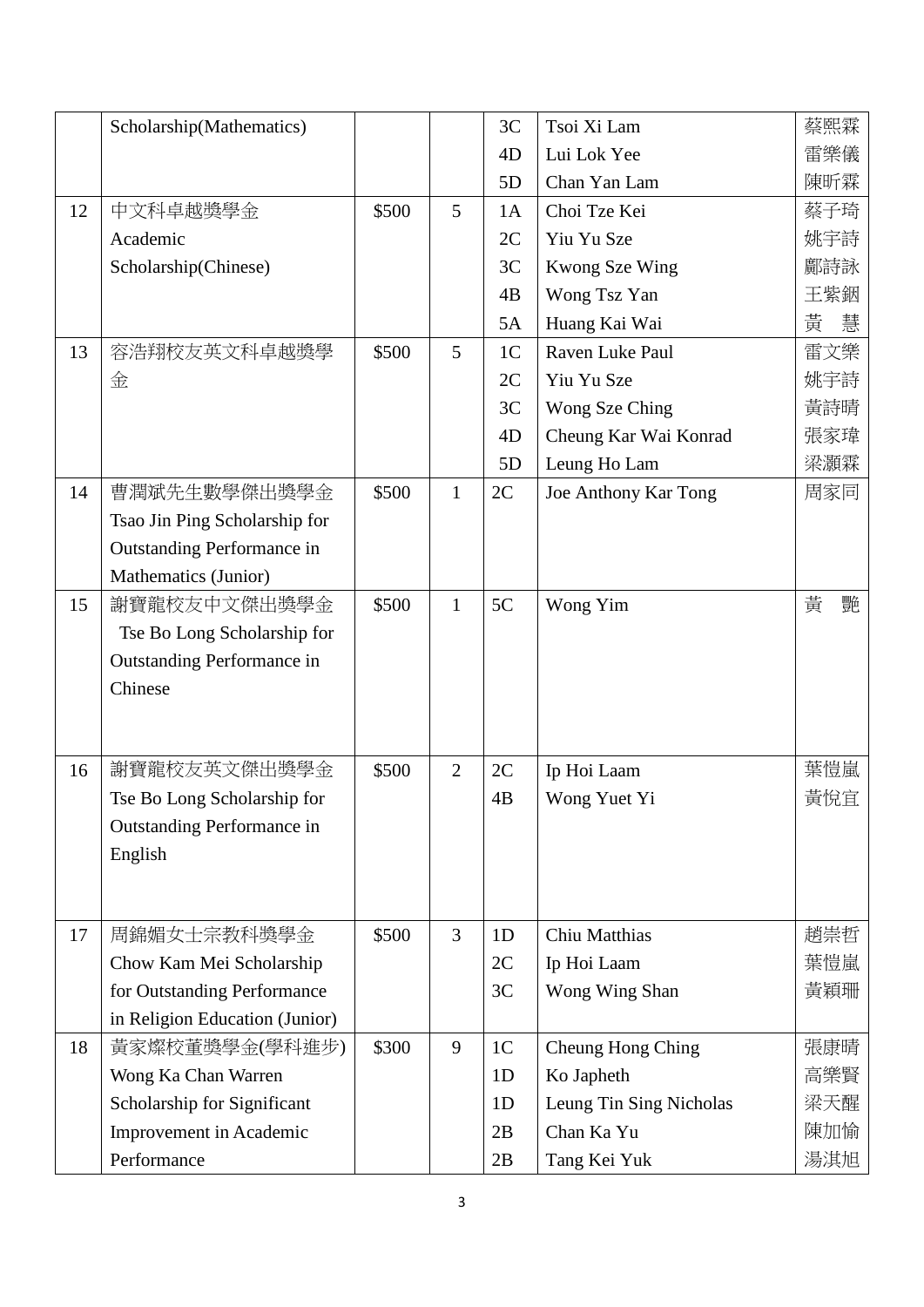|    |                                    |        |                | 2C | Yeung Lok Tin Timothy | 楊樂天 |
|----|------------------------------------|--------|----------------|----|-----------------------|-----|
|    |                                    |        |                | 3B | Wong Ka Shuen         | 王嘉璇 |
|    |                                    |        |                | 3D | Li Chun Lung          | 李鎮龍 |
|    |                                    |        |                | 3D | Hung Lik Shan         | 洪力珊 |
| 19 | 禧恩堂傑出藝能獎學金                         | \$300  | 6              | 3D | Pun Tin Yan           | 潘天恩 |
|    | Jubilant Grace Methodist           |        |                | 3C | Ng Sai Leong          | 伍世亮 |
|    | Church Scholarship for             |        |                | 4A | Tse Chun Yat          | 謝浚日 |
|    | Outstanding Performance in         |        |                | 3B | So Tak Chun           | 蘇德浚 |
|    | <b>Cultural Subjects</b>           |        |                | 5B | Lam Sui Kwan          | 林帥君 |
|    |                                    |        |                | 5C | Tang Sin Hung         | 鄧倩虹 |
| 20 | 羅世光校長紫星獎學金(初                       | \$1500 | $\mathbf{1}$   | 2C | Ip Hoi Laam           | 葉愷嵐 |
|    | 中)                                 |        |                |    |                       |     |
|    | Principal Lo Sai Kwong             |        |                |    |                       |     |
|    | Scholarship for Purple Medal       |        |                |    |                       |     |
|    | Awardee in the Student Profile     |        |                |    |                       |     |
|    | Scheme (Junior)                    |        |                |    |                       |     |
| 21 | 羅世光校長紫星獎學金(高                       | \$1500 | 1              | 4D | Chan Yuk Wah Jade     | 陳玉嬅 |
|    | 中)                                 |        |                |    |                       |     |
|    | Principal Lo Sai Kwong             |        |                |    |                       |     |
|    | Scholarship for Purple Medal       |        |                |    |                       |     |
|    | Awardee in the Student Profile     |        |                |    |                       |     |
|    | Scheme (Senior)                    |        |                |    |                       |     |
| 22 | 家長教師會學生剪影計劃獎                       | \$1200 | $\overline{4}$ | 4B | Tse Ka Wai            | 謝嘉慧 |
|    | 學金                                 |        |                | 4D | Lau Lik Ming          | 劉力銘 |
|    | <b>Scholarship for Outstanding</b> |        |                | 5B | Wang Peiru            | 王培茹 |
|    | Performance in the Student         |        |                | 5C | Tang Sin Hung         | 鄧倩虹 |
|    | Profile Scheme                     |        |                |    |                       |     |
| 24 | 禧恩堂傑出學生領袖獎學金                       | \$1000 | $\overline{2}$ | 5B | Wang Peiru            | 王培茹 |
|    | Methodist Church Scholarship       |        |                | 5A | Keung Ming Tung Elita | 姜明潼 |
|    | for Outstanding Student Leader     |        |                |    |                       |     |
| 23 | 循道衞理聯合教會獎學金                        | \$1000 | 1              | 6A | Chan Kwan Fung        | 陳冠峰 |
|    | The Methodist Church Hong          |        |                |    |                       |     |
|    | Kong Scholarship for               |        |                |    |                       |     |
|    | Commendable Student (Senior)       |        |                |    |                       |     |
| 24 | 北角衞理小學校董獎學金                        | \$500  | 6              | 1D | Chin Sum              | 陳琛  |
|    | North Point Methodist Primary      |        |                | 2C | Cheung Ngo Yi         | 張傲宜 |
|    | School Scholarship                 |        |                | 3C | Yeung Kit Shing       | 楊傑誠 |
|    |                                    |        |                |    | Lam Wai Sum           | 林湋森 |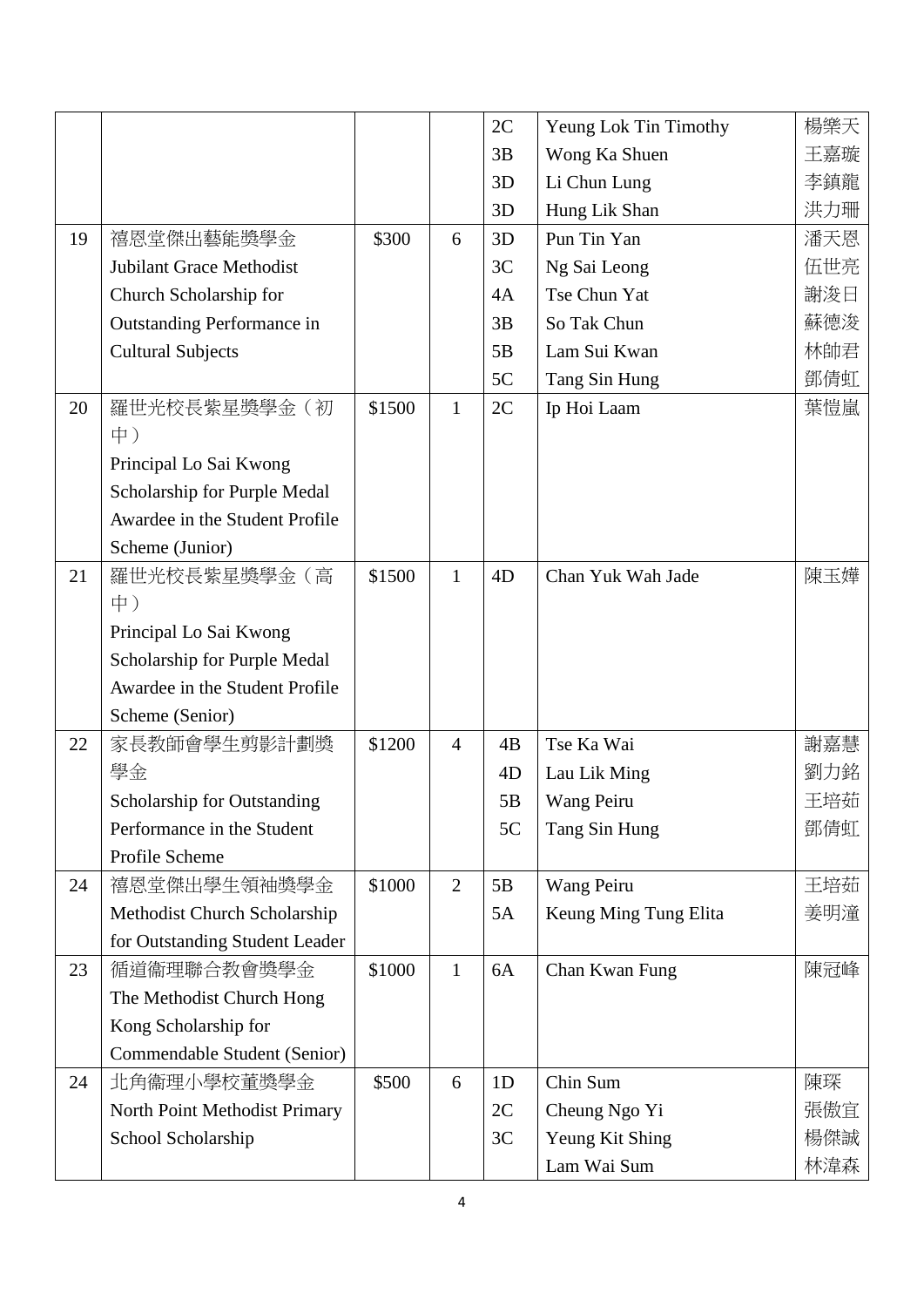|    |                                |       |                | 4D             | Lui Ying Yeung       | 呂應揚 |
|----|--------------------------------|-------|----------------|----------------|----------------------|-----|
|    |                                |       |                | 5D             | Sze Siu Wai          | 施筱蔚 |
|    |                                |       |                | 6A             |                      |     |
| 25 | 黃家燦校董獎學金(團契)                   | \$500 | $\mathbf{1}$   | 3C             | Shen Yam Suen        | 沈任宣 |
|    | Wong Ka Chan Warren            |       |                |                |                      |     |
|    | Scholarship for Commendable    |       |                |                |                      |     |
|    | Christian Student (Fellowship) |       |                |                |                      |     |
|    |                                |       |                |                |                      |     |
| 26 | 容浩翔校友獎學金(團契)                   | \$500 | 3              | 5A             | Sit Yin Sum          | 薛燕芯 |
|    |                                |       |                | 5D             | Ng Sam Chit          | 吳心哲 |
|    |                                |       |                | 5C             | Fong Pui Wai         | 方培煒 |
| 27 | 吳文賢先生紀念獎學金                     | \$400 | $\overline{3}$ | 1A             | Leung Nga Ting       | 梁雅婷 |
|    | Victor Manhin Memorial         |       |                | 2C             | Joe Anthony Kar Tong | 周家同 |
|    | Scholarship                    |       |                | 3C             | Tsoi Xi Lam          | 蔡熙霖 |
| 28 | 麥荻文校友奮進傑出學生獎                   | \$500 | $\overline{3}$ | 1A             | Tam Yin Kwan         | 談彥均 |
|    | 學金                             |       |                | 2A             | Chan Tsz Mei         | 陳梓薇 |
|    | <b>Mak Desmond Endeavour</b>   |       |                | 3C             | Lau Wai Kwan         | 劉煒君 |
|    | Scholarship for Commendable    |       |                |                |                      |     |
|    | Student                        |       |                |                |                      |     |
| 29 | 謝寶龍校友奮進學生獎學金                   | \$400 | 20             | 1A             | Lui Tsz Leong        | 呂子量 |
|    | Tse Bo Long Endeavour          |       |                | 1A             | Ng Chau Ting         | 吳秋葶 |
|    | Scholarship for Significant    |       |                | 1 <sub>D</sub> | Cheng Sze Wing       | 鄭思穎 |
|    | Academic Improvement           |       |                | 1D             | Chui Chun Yin        | 徐雋然 |
|    |                                |       |                | 2D             | Lai Long Hin         | 黎朗軒 |
|    |                                |       |                | 2D             | Leung Sze Kei        | 梁詩棋 |
|    |                                |       |                | 2D             | Lee Wing Yiu         | 李穎瑤 |
|    |                                |       |                | 2B             | Tang Kei Yuk         | 湯淇旭 |
|    |                                |       |                | 3C             | Yeung Kit Shing      | 楊傑誠 |
|    |                                |       |                | 3B             | Au Lok Yan           | 區濼茵 |
|    |                                |       |                | 3B             | Fung Pak Hin Patrick | 馮柏軒 |
|    |                                |       |                | 3B             | Wong Sing Hoi        | 王星凱 |
|    |                                |       |                | 4C             | Cheung Pak Yan       | 張栢茵 |
|    |                                |       |                | 4B             | Chan Cho Man         | 陳楚雯 |
|    |                                |       |                | 4C             | Hon Wai Yin          | 韓惠賢 |
|    |                                |       |                | 4C             | Chang Sum Wing       | 張心潁 |
|    |                                |       |                | 5C             | Chan Long Yee        | 陳朗怡 |
|    |                                |       |                | 5C             | Lo Lai Shan          | 羅麗珊 |
|    |                                |       |                | 5C             | Ko Chun Hei          | 高俊希 |